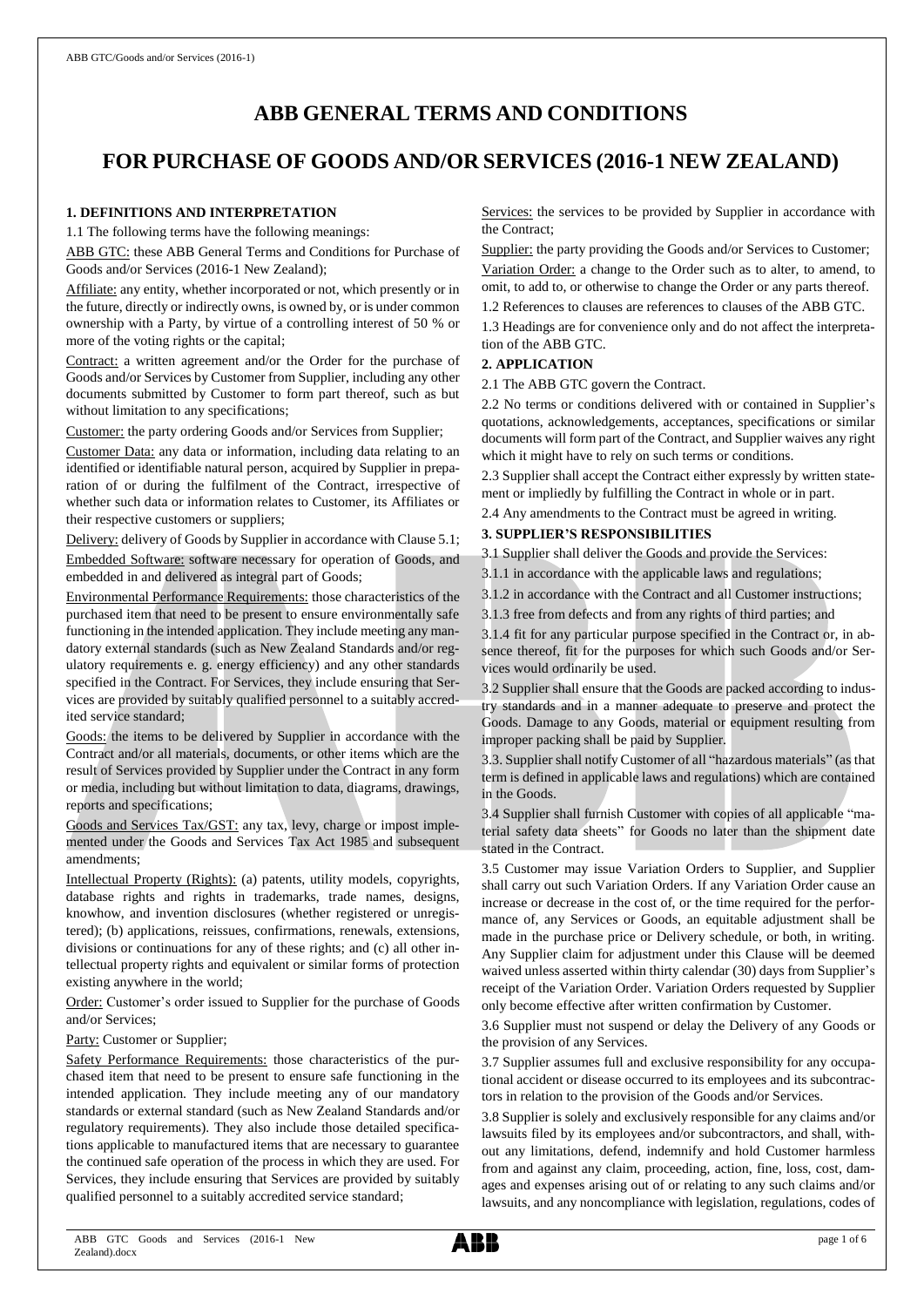practice, guidance and other requirements of any relevant government or governmental agency applicable to Supplier, its employees or subcontractors. Supplier undertakes to appear in court at its own cost if requested by Customer, acknowledging its status as sole and exclusive employer, and to provide Customer with all requested documentation and information necessary to ensure proper legal defence of Customer in court. The preceding sentence does not apply if the liability or damage was caused by Customer's gross negligence or intentional act.

3.9 Customer is authorized to make any payments due to Supplier's employees and subcontractors performing Services, or providing Goods under the Contract, in order to avoid lawsuits, liens or encumbrances. Such payments may be made through withholding Supplier's credits, offsetting or in any other way. Supplier shall provide any support requested by Customer with regard to such payments and indemnify Customer for any payments made.

3.10 Where it is necessary for Supplier to enter Customer's premises, Supplier will need to complete the necessary occupational health and safety and security on site inductions before commencing work.

3.11 Supplier must, in delivering the Goods to Customer's premises and performing the Services:

(a) use its best efforts not to interfere with any of Customer's activities, or the activities of any other person, on Customer's premises;

(b) be aware of, comply with, and ensure that Supplier's personnel comply with:

(i) all applicable laws regulations and industrial awards and agreements, including all applicable safety, health and environment laws and regulations; and

(ii) all safety, health and environment guidelines, rules and procedures applicable to Customer's premises or specified in the Contract; and

(iii) all directions and orders given by Customer's representatives; and

(c) ensure that Customer's premises are left secure, clean, orderly and fit for immediate use.

#### **4. PAYMENT, INVOICING**

4.1Subject to Supplier providing an unconditional undertaking in the form approved by Customer, and given by an approved financial institution, as security to the value specified in the Order within 14 calendar days of the date of the Order, in consideration of the Goods delivered and/or the Services provided by Supplier in accordance with the Contract, Customer shall pay to Supplier the purchase price stated in the Contract provided the invoice fulfils the requirements defined in the Contract.

4.2 Unless otherwise stated, all prices specified in the Contract are in New Zealand currency, fixed and not subject to escalation.

4.3 Unless the Contract provides otherwise, the price is inclusive of:

(a) all charges for packaging, packing, insurance and Delivery of the Goods in accordance with the Contract;

(b) the cost of the Services and any items used or supplied in conjunction with the Services; and

(c) all taxes except GST.

4.4 Supplier shall submit invoices in an auditable form, complying with applicable laws, generally accepted accounting principles and the specific Customer requirements, containing the following minimum information: Supplier name, address and reference person including contact details; invoice date; invoice number; Order number and Supplier number; address of Customer; quantity; specification of Goods and/or Services; price (total amount invoiced); currency; tax or GST amount; tax or GST number; Authorized Economic Operator and/or Approved Exporter Authorization number and/or other customs identification number, if applicable; payment terms as agreed.

4.5 Invoices must be sent to the billing address specified in the Contract.

(i) Unless the Contract states that progress payments are to be made, Supplier must invoice Customer upon delivery of the Goods and/or upon completion of the Services.

(ii) Where progress payments are to be made, Supplier must invoice Customer at the end of each calendar month (or other period specified in the Contract) for Goods delivered and/or Services performed by Supplier in that month or that period (as the case may be).

When submitting an invoice under Clause 4, Supplier must provide Customer with all relevant records to enable Customer to calculate and/or verify the amount of the invoice together with the valid Order number.

In the event that a valid Order number has not been issued, then an invoice must visibly contain an ABB contact officer's full name (given and surname).

Invoices that do not visibly quote a valid Order number or an ABB contact officer's full name may be returned to Supplier, resulting in possible payment delay.

Customer will pay all invoices rendered to it under Clause 4.5 (i) or (ii), on the  $20<sup>th</sup>$  day of the month following the month of invoice, except where Customer:

(a) exercises its right to retain part of the price pursuant to Clauses 4.8 and 12.4; or

(b) disputes the invoice, in which case:

(i) Customer will pay the undisputed part of the relevant invoice (if any) and dispute the balance; and

(ii) if the resolution of the dispute determines that Customer is to pay an amount to Supplier, Customer will pay that amount as soon as practicable after resolution of that dispute.

Invoices from Supplier to Customer must be either posted or emailed to the following addresses.

| Post:                 |  |  |
|-----------------------|--|--|
| <b>ABB</b> Limited    |  |  |
| Private Bag 92609     |  |  |
| <b>Symonds Street</b> |  |  |
| Auckland 1010         |  |  |
| New Zealand           |  |  |
|                       |  |  |

Email: nz.payables@nz.abb.com

(Note – this email address is not to be used for reciprocal communication and is for the receiving of invoices only.)

Invoices sent by email are to be sent each separately as an attachment in PDF or TIFF format, using the correct layout (e. g. portrait invoices must be sent in portrait layout). Any support documentation to an invoice must be included within the same PDF or TIFF document that contains the invoice.

Customer cannot accept more than one invoice containing the same invoice number. Invoices submitted to Customer containing the same invoice number as previous invoices submitted may be returned to Supplier, resulting in possible payment delay.

4.6 Customer will reimburse expenses only at cost and to the extent agreed in writing.

4.7 Services charged on the basis of hourly rates require written confirmation of Supplier's time sheets by Customer. Supplier shall submit such time sheets to Customer for confirmation as may be instructed by Customer but latest together with any related invoice. Confirmation of time sheets cannot be construed as acknowledgement of any claims. Customer is not obliged to pay invoices based on time sheets which are not confirmed by Customer in writing.

4.8 Customer reserves the right to set off or withhold payment for Goods and/or Services not provided in accordance with the Contract,

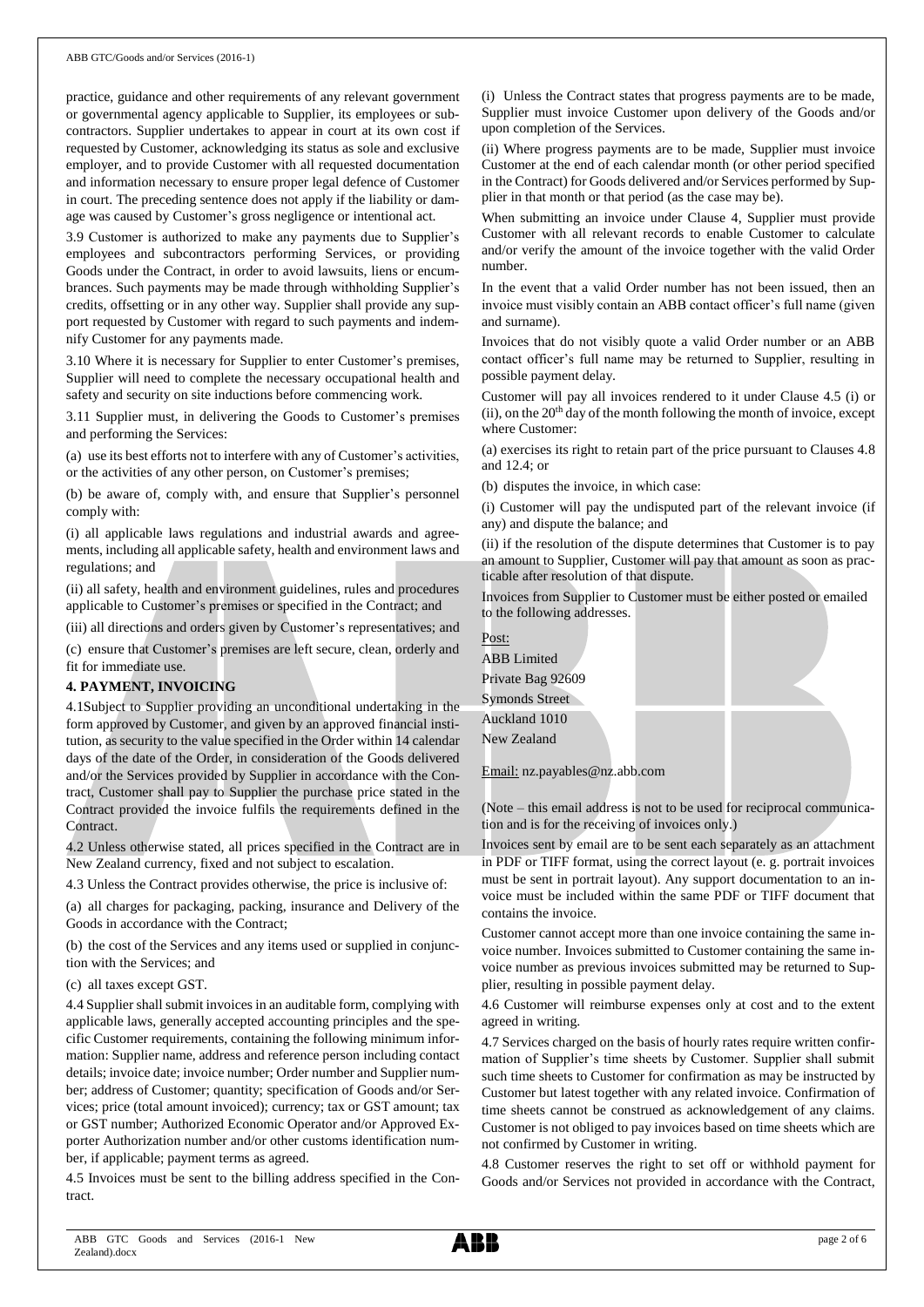or retain part payment where the Supplier has failed to provide security under Clause 4.1.

#### **5. DELIVERY, PERFORMANCE OF SERVICES**

5.1 Unless agreed otherwise in the Contract, the Goods shall be delivered in accordance with INCOTERMS 2010 FCA, to the place defined in the Contract or, if no such place has been defined, to Customer's place of business.

5.2 The Services shall be provided at the place specified in the Contract or, if no such place has been specified, at Customer's place of business. 5.3 Supplier shall provide no later than at the time of acceptance of the Contract the following minimum information: number of packages and contents, the customs tariff numbers of the country of consignment, and the countries of origin for all Goods. For controlled Goods, the relevant national export control numbers must be indicated and, if the Goods and/or Services are subject to U.S. export regulations, the U.S. Export Control Classification Numbers (ECCN) or classification numbers of the International Traffic in Arms Regulations (ITAR) must be specified. Proofs of preferential origin as well as conformity declarations and marks of the country of consignment or destination are to be submitted without being requested; certificates of origin upon request. Supplier shall state the Order number on all invoices (in particular but not limited to commercial, pro forma or customs invoices).

5.4 The Goods shall be delivered, and Services shall be provided during Customer's business hours unless otherwise requested by Customer.

5.5 Upon Delivery, Supplier (or its appointed carrier) shall provide Customer a delivery note and any other required export and import documents not mentioned in Clause 5.3. If Customer has approved partial delivery, such delivery note shall also include the outstanding balance.

5.6 Ownership of the Goods passes to Customer at Delivery. To the extent that the Goods contain Embedded Software, ownership of such Embedded Software will not passto Customer, but Supplier shall grant, or – as applicable – shall procure that the third party owner grants, Customer and all users a worldwide, irrevocable, perpetual, transferable, non-exclusive, royalty-free right to use the Embedded Software as integral part of such Goods and/or for servicing either of them.

5.7 Shipping

(a) A full set of documents are to be rendered for each shipment and forwarded only to Customer on the day of shipment. Bills of lading must be forwarded under separate registered mail. All invoices and shipping documents must show the Order number as set out herein.

(b) Any loss of profits, bonding or wharf charges or consequential damages arising from not adhering to these and the following requirements shall be payable by Supplier.

(c) For domestic shipments or deliveries, invoices (original only), delivery dockets and/or shipping specifications (in triplicate) are required. For foreign shipments, customs invoices, bill of lading and shipping specifications all in quadruplicate, the whole properly completed and certified in accordance with New Zealand customs regulations.

#### **6. ACCEPTANCE**

6.1 Delivery of Goods or provision of Services may not be deemed to be acceptance of such Goods or Services by Customer. Customer shall have reasonable time to inspect or test the Goods and/or Services and to report any defects to Supplier. If a defect in the Goods and/or Services was not reasonably detectable during the inspection, Customer shall have reasonable time to provide notice of such defect after it has become apparent and/or to reject the Goods/Services.

6.2 The Parties may agree on a certain acceptance procedure, in which case acceptance will be subject to Customer's written acceptance statement. Supplier shall inform Customer in writing within a reasonable time period in advance when the Goods and/or Services are ready for acceptance.

6.3 Customer may enforce any remedy defined in the Contract for any rejected Goods or Services.

# **7. DELAY**

If the Delivery of Goods or the provision of Services does not comply with the agreed date(s), Customer may:

7.1 terminate the Contract in whole or in part;

7.2 refuse any subsequent delivery of the Goods or provision of the Services;

7.3 recover from Supplier any expenses reasonably incurred by Customer in obtaining the Goods and/or Services in substitution from another supplier;

7.4 claim damages for any cost, loss, expenses and liquidated damages incurred by Customer which are attributable to Supplier's delay; and

7.5 claim liquidated damages as agreed in the Contract.

#### **8. WARRANTY AND REMEDIES**

8.1 Supplier warrants that the Goods and/or Services comply with the Contract, including but without limitation to Supplier's responsibilities as defined in Clause 3.1.

8.2 Supplier warrants that the Goods and/or Services meet the Safety Performance Requirements and Environmental Performance Requirements of the intended purpose.

8.3 Supplier warrants that the Goods are new and unused at the date of Delivery and remain free from defects during the warranty period.

8.4 The warranty period is twenty four (24) months from Delivery.

8.5 In case of breach of any warranty which is not remedied within forty eight (48) hours from Customer's notification, or in case of any other breach of the Contract, Customer is entitled to enforce any or more of the following remedies at its discretion and at Supplier's expense:

8.5.1 to give Supplier another opportunity to carry out any additional work necessary to ensure that the Contract is fulfilled, and/or to obtain prompt repair or replacement of the defective Goods and/or Services;

8.5.2 to carry out (or to instruct a third party to carry out) any additional work necessary to make the Goods and/or Services comply with the Contract;

8.5.3 to refuse any further Goods and/or Services;

8.5.4 to claim such damages as may have been sustained by Customer as a result of Supplier's breach of the Contract;

8.5.5 to terminate the Contract; in such event Customer has no obligation to compensate Supplier, and, at Customer's option, Supplier shall pay back to Customer any remuneration received from Customer for the Goods and/or Services and take back the Goods at Supplier's own cost and risk.

8.6 In case of a breach of any warranty, the entire warranty period shall be restarted for the defective Goods/Services from the date the remediation is completed to Customer's satisfaction.

8.7 The rights and remedies available to Customer under the Contract are cumulative and are not exclusive of any rights or remedies available at law or in equity.

# **9. INTELLECTUAL PROPERTY**

9.1 Subject to Clause 9.2, Supplier hereby grants Customer, or undertakes to procure that Customer is granted, a worldwide, irrevocable, transferable, non-exclusive, royalty-free license to use the Intellectual Property Rights in the Goods, including Embedded Software, if any.

9.2 Supplier herewith assigns to Customer full ownership rights in any Intellectual Property in Goods resulting from the Services. Supplier further agrees, upon Customer's request and at its cost, to take all further steps necessary to perfect Customer's ownership to the Intellectual Property.

9.3 Intellectual Property Rights in any Goods created by or licensed to Supplier prior or outside a Contract (Pre-Existing IPR) will remain vested in Supplier (or the third party owner). To the extent that Pre-Existing IPR are embedded in any Goods resulting from the Services, Supplier grants, or undertakes to procure that the third party owner

ABB GTC Goods and Services (2016-1 New Zealand).docx

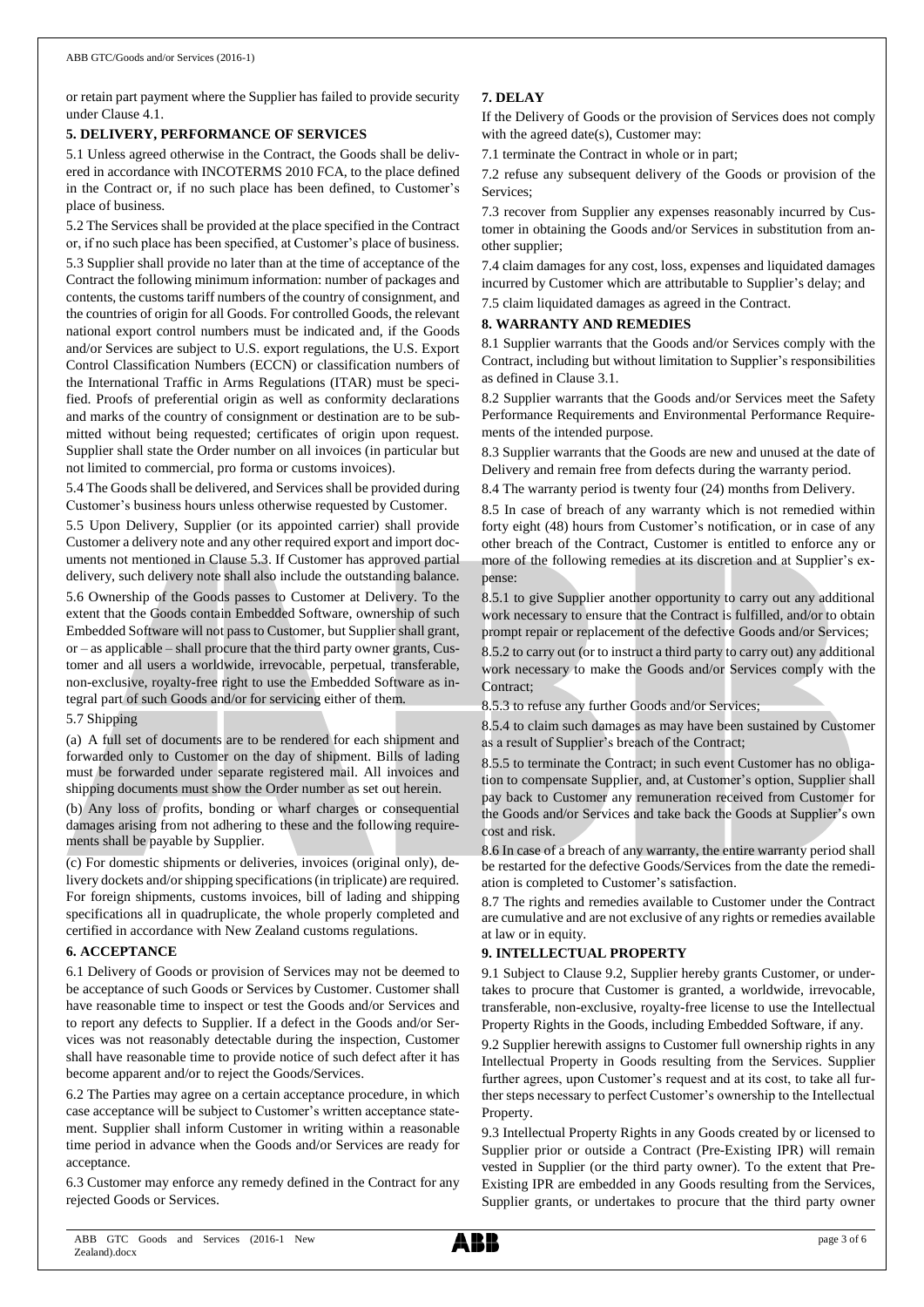grants, Customer and its Affiliates a worldwide, irrevocable, transferable, non-exclusive, royalty-free license to use the Pre-Existing IPR as part of such Goods, including the right to improve, develop, market, distribute, sublicense or otherwise use such Pre-Existing IPR.

9.4 Supplier must specify in writing and prior to Delivery all open source software contained in or used by Embedded Software, if any, and request Customer's written approval. Supplier agrees to replace at its own cost any open source software components rejected by Customer with software of at least the same quality and functionality.

9.5 If any claim is made against Customer that Supplier's Goods and/or Services infringe a third party's Intellectual Property Rights, Supplier shall at its cost, but at Customer's discretion (i) procure for Customer and Customer's clients, as the case may be, the right to continue using the Goods and/or Services; (ii) modify the Goods and/or Services so they cease to be infringing; or (iii) replace the Goods and/or Services by non-infringing equivalents. Otherwise, Customer is entitled to terminate the Contract and to reclaim all sums which it has paid to Supplier thereunder.

## **10. COMPLIANCE, INTEGRITY**

10.1 Supplier shall provide the Goods and/or Services in compliance with all relevant laws, regulations, and codes of practice.

10.2 Supplier and its subcontractors must comply with the ABB Lists of Prohibited and Restricted Substances and with the reporting and other requirements regarding Conflict Minerals made available under **[www.abb.com](http://www.abb.com/) – Supplying – Material Compliance** or otherwise and shall provide Customer with documents, certificates and statements as requested. Any statement made by Supplier to Customer (whether directly or indirectly) with regard to materials used for or in connection with the Goods and/or Services will be deemed to be a representation under the Contract.

10.3 Supplier represents and warrants that it is and will remain fully compliant with all applicable trade and customs laws, regulations, instructions, and policies, including, but not limited to, satisfying all necessary clearance requirements, proofs of origin, export and import licenses and exemptions from, and making all proper filings with appropriate governmental bodies and/or disclosures relating to the provision of services, the release or transfer of goods, hardware, software and technology.

10.4 No material or equipment included in or used for the Goods and/or Services must originate from any company or country listed in any relevant embargo issued by the authority in the country where the Goods and/or Services will be used or an authority otherwise having influence over the equipment and material forming part of the Goods and/or Services. If any of the Goods and/or Services are or will be subject to export restrictions, it is Supplier's responsibility to promptly inform Customer in writing of the particulars of such restrictions.

10.5 Both Parties warrant that each will not, directly or indirectly, and that each has no knowledge that other persons will, directly or indirectly, make any payment, gift or other commitment to its customers, to government officials or to agents, directors and employees of each Party, or any other party in a manner contrary to applicable laws (including but not limited to the U. S. Foreign Corrupt Practices Act, the UK Bribery Act 2010 and, where applicable, legislation enacted by member states and signatories implementing the OECD Convention Combating Bribery of Foreign Officials), and shall comply with all relevant laws, regulations, ordinances and rules regarding bribery and corruption. Nothing in the Contract will render either Party or any of its Affiliates liable to reimburse the other for any such consideration given or promised.

10.6 Supplier herewith acknowledges and confirms that Supplier has received a copy of ABB's Code of Conduct and ABB's Supplier Code of Conduct or has been provided information on how to access both ABB Codes of Conduct online under **[www.abb.com/Integrity](http://www.abb.com/Integrity)**. Supplier agrees to perform its contractual obligations in accordance with both ABB Codes of Conduct.

10.7 ABB has established reporting channels where Supplier and its employees may report suspected violations of applicable laws, policies or standards of conduct: Web portal: **[www.abb.com/Integrity](http://www.abb.com/Integrity) – Reporting Channels**; contact details specified on this Web portal.

10.8 Any violation of an obligation contained in this Clause 10 is a material breach of the Contract and entitles the other Party to terminate the Contract with immediate effect and without prejudice to any further rights or remedies available thereunder or at law. Notwithstanding anything to the contrary in the Contract, Supplier shall, without any limitations, indemnify and hold harmless Customer for all liabilities, damages, cost or expenses incurred as a result of any such violation and termination of the Contract, or arising from export restrictions concealed by Supplier.

# **11. CONFIDENTIALITY, DATA SECURITY, DATA PROTECTION**

11.1 Supplier shall keep in strict confidence all Customer Data and any other information concerning Customer's or its Affiliates' business, their products and/or their technologies which Supplier obtains in connection with the Goods and/or Services to be provided (whether before or after acceptance of the Contract). Supplier shall restrict disclosure of such confidential material to such of its employees, agents or subcontractors or other third parties as need to know the same for the purpose of the provision of the Goods and/or Services to Customer. Supplier shall ensure that such employees, agents, subcontractors or other third parties are subject to and comply with the same obligations of confidentiality as applicable to Supplier and will be liable for any unauthorized disclosures.

11.2 Supplier shall apply appropriate safeguards, adequate to the type of Customer Data to be protected, against the unauthorised access or disclosure of Customer Data and protect such Customer Data in accordance with the generally accepted standards of protection in the related industry, or in the same manner and to the same degree that it protects its own confidential and proprietary information – whichever standard is higher. Supplier may disclose confidential information to Permitted Additional Recipients (which means Supplier's authorised representatives, including auditors, counsels, consultants and advisors) provided always that (i) such information is disclosed on a strict need-to-know basis, and (ii) such Permitted Additional Recipients sign with Supplier a confidentiality agreement with terms substantially similar hereto or, where applicable, are required to comply with codes of professional conduct ensuring confidentiality of such information.

11.3 Supplier must not (i) use Customer Data for any other purposes than for providing the Goods and/or Services, or (ii) reproduce the Customer Data in whole or in part in any form except as may be required by the respective contractual documents, or (iii) disclose Customer Data to any third party, except to Permitted Additional Recipients or with the prior written consent of Customer.

11.4 Supplier shall install and update at its own cost required adequate virus protection software and operating system security patches for all computers and software utilized in connection with providing the Goods and/or Services.

11.5 Supplier shall inform Customer without delay about suspicion of breaches of data security or other serious incidents or irregularities regarding any Customer Data.

11.6 Supplier agrees that Customer is allowed to provide any information received from Supplier to any Affiliate of Customer. Supplier shall obtain in advance all necessary approval or consent for Customer to provide such information to Customer's Affiliates if such information is confidential for any reason or subject to applicable data protection or privacy laws and regulations.

# **12. LIABILITY AND INDEMNITY**

12.1 Without prejudice to applicable mandatory law, Supplier shall, without any limitations, indemnify and hold harmless Customer for all liabilities, damages, cost, losses or expenses incurred by Customer as a

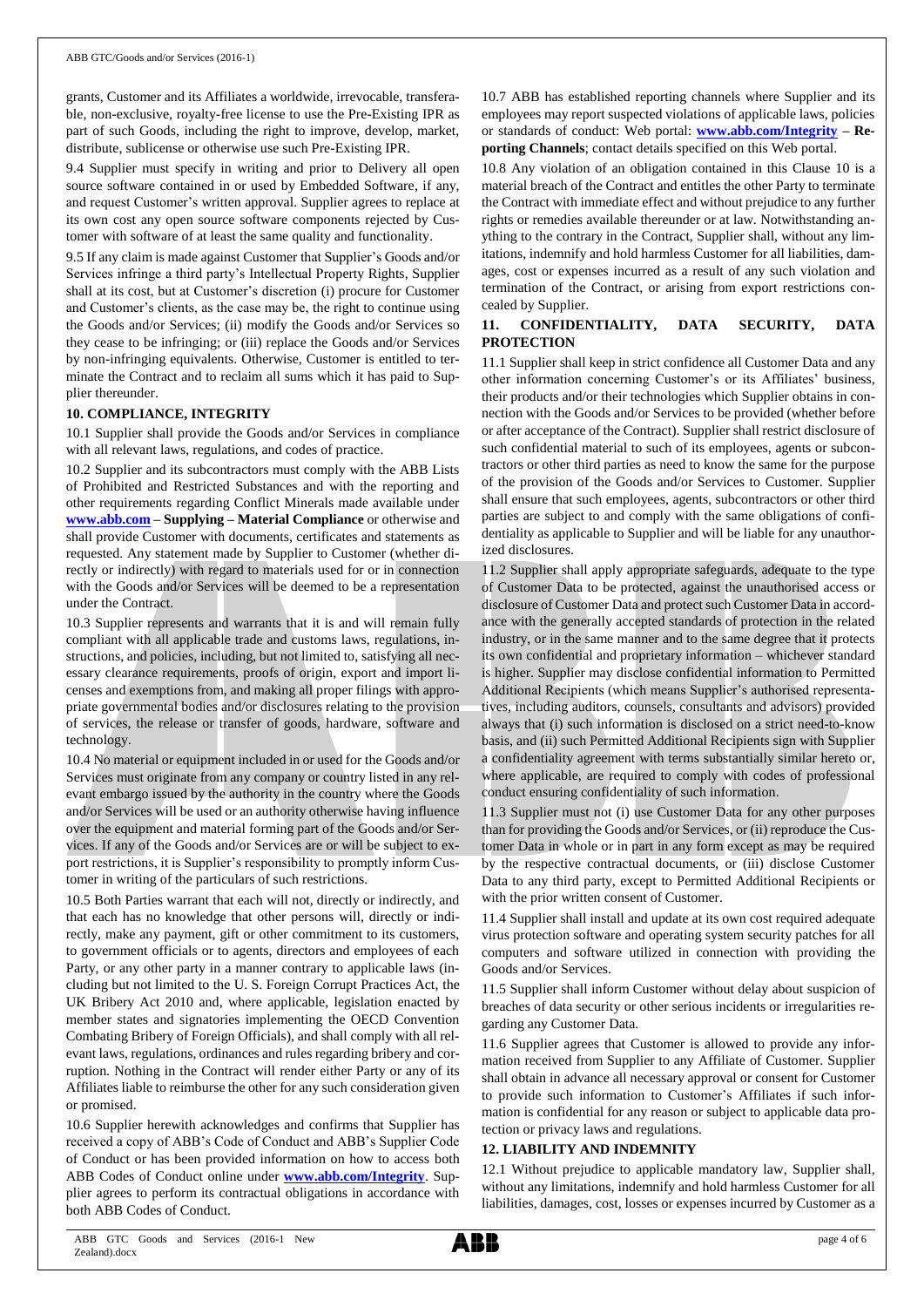result of Supplier's breach of the Contract. Supplier shall, without any limitations, indemnify and hold harmless Customer for any claim made by a third party against Customer in connection with the Goods and/or Services, including but without limitation to claims that such Goods and/or Services infringe a third party's Intellectual Property Rights. Upon Customer's request Supplier shall defend Customer against any third party claims.

12.2 Notwithstanding anything else contained in the Contract or otherwise to the contrary, Customer shall not be liable whether by way of indemnity, guarantee, or by reason of any breach of contract, or of statutory duty (to the fullest extent permitted at law) or by reason of tort (including but not limited to negligence) or any other legal principle or doctrine for any loss of profits, loss of use, loss of revenue or loss of anticipated savings, business interruption, loss of power, costs of capital or costs of replacement of power, increased costs of or loss of anticipated savings or for any financial or economic loss (whether direct or indirect) or for any consequential or indirect loss or damage whatsoever. Customer's total liability under, arising out of or in connection with the Contract howsoever caused and under any legal theory or doctrine, shall never exceed the price paid by Customer for the Goods and/or Services.

12.3 Supplier is responsible for the control and management of all of its employees, suppliers and/or subcontractors, and it is responsible for their acts or omissions as if they were the acts or omissions of Supplier.

12.4 Customer reserves the right to set off any claims under a Contract against any amounts owed to Supplier.

#### **13. TERMINATION**

13.1 Customer may terminate the Contract for convenience in whole or in part by giving Supplier thirty (30) calendar days written notice. In such event Customer shall pay to Supplier the value of the delivered but unpaid Goods and/or Services and proven direct cost reasonably incurred by Supplier for the undelivered Goods and/or Services, however in no event more than the price for the Goods and/or Services agreed under the Contract. No further compensation will be due to Supplier.

13.2 In the event of Supplier's breach of the Contract, Customer is entitled to terminate the Contract in accordance with Clause 8.5.

13.3 Customer may terminate the Contract with immediate effect by notice in writing in the event that (i) an interim order is applied for or made, or a voluntary arrangement approved, or a petition for a bankruptcy order is presented or a bankruptcy order is made against Supplier; or (ii) any circumstances arise which entitle the court or a creditor to appoint a receiver or administrator or to make a winding-up order; or (iii) other similar action is taken against or by Supplier by reason of its insolvency or in consequence of debt; or (iv) there is a change of control of Supplier.

13.4 Upon termination Supplier shall immediately and at Supplier's expense return to Customer all respective Customer property (including any Customer Data, documentation, and transfer of Intellectual Property) then under Supplier's control and provide Customer with the complete documentation about the delivered Goods and/or Services.

#### **14. FORCE MAJEURE**

14.1 Neither Party will be liable for any delay or failure to perform its obligations under a Contract if the delay or failure results from an event of Force Majeure. Force Majeure means an event that was not foreseeable by the affected Party at the time of execution of the Contract, is unavoidable and outside the reasonable control of the affected Party, provided that it cannot overcome such event despite all reasonable efforts, and that it provides notice to the other Party within five (5) calendar days from occurrence of the Force Majeure event.

14.2 If a Force Majeure event exceeds thirty (30) calendar days, either Party may terminate the Contract forthwith by written notice without liability. Each Party shall use reasonable efforts to minimise the effects of the Force Majeure event.

# **15. ASSIGNMENT AND SUBCONTRACTING**

15.1 Supplier may neither assign, nor transfer, encumber nor subcontract the Contract, nor any parts thereof (including any monetary receivables from Customer) without prior written approval of Customer. 15.2 Customer may assign, transfer, encumber, subcontract or deal in any other manner with the Contract or parts thereof to its Affiliates.

## **16. NOTICES**

Any notice must be given duly signed by registered mail, courier, fax or by e-mail to the address of the relevant Party as stated in the Contract or to such other address as such Party may have notified in writing. Email and fax require written confirmation of the receiving Party. Supplier's reply, correspondence, information or documentation related to the Contract must be provided in the language used in the Contract.

# **17. WAIVERS**

Failure to enforce or exercise any term of the Contract does not constitute a waiver of such term and does not affect the right later to enforce such or any other term therein contained.

## **18. GOVERNING LAW AND DISPUTE SETTLEMENT**

18.1 The Contract is governed by the laws of the country (and/or the state, as applicable) where Customer is registered, however under exclusion of its conflict of law rules and the United Nations Convention on International Sale of Goods.

18.2 If Customer and Supplier are registered in the same country, any dispute arising in connection with the Contract which cannot be settled amicably shall be submitted for resolution to the jurisdiction of the competent courts at Customer's place of registration.

18.3 If Customer and Supplier are registered in different countries, any dispute arising in connection with the Contract which cannot be settled amicably shall be finally settled under the Rules of Arbitration of the International Chamber of Commerce by one arbitrator appointed in accordance therewith. Place of arbitration shall be Customer's place of registration. The language of the proceedings and of the award shall be English. The decision of the arbitrator is final and binding upon both Parties, and neither Party may appeal for revision.

#### **19. SEVERABILITY**

The invalidity or unenforceability of any term of the Contract will not adversely affect the validity or enforceability of the remaining terms. The Contract will be given effect as if the invalid or unenforceable term had been replaced by a term with a similar economic effect.

#### **20. SURVIVAL**

20.1 Provisions of the Contract which either are expressed to survive its termination or from their nature or context it is contemplated that they are to survive such termination will remain in full force and effect notwithstanding such termination.

20.2 The obligations set forth in Clauses 8 (Warranty and Remedies), 9 (Intellectual Property), 11 (Confidentiality, Data Security, Data Protection) and 12 (Liability and Indemnity) exist for an indefinite period of time and survive expiration or termination of the Contract for any reason.

#### **21. ENTIRETY**

The Contract constitutes the entire agreement between the Parties and replaces any prior agreement between them with regard to its subject.

# **22. RELATIONSHIP OF PARTIES**

22.1 The relationship of the Parties is that of independent parties dealing at arm's length and nothing in the Contract may be construed to constitute Supplier as an agent or employee of Customer or so as to have any kind of partnership with Customer, and Supplier must not represent itself as or act on behalf of Customer.

22.2 The Contract does not imply any employment relationship between Customer and Supplier, or between Customer and Supplier's employees assigned to the execution of the Contract. Customer remains free of any responsibility or liability for labour, social security or taxes